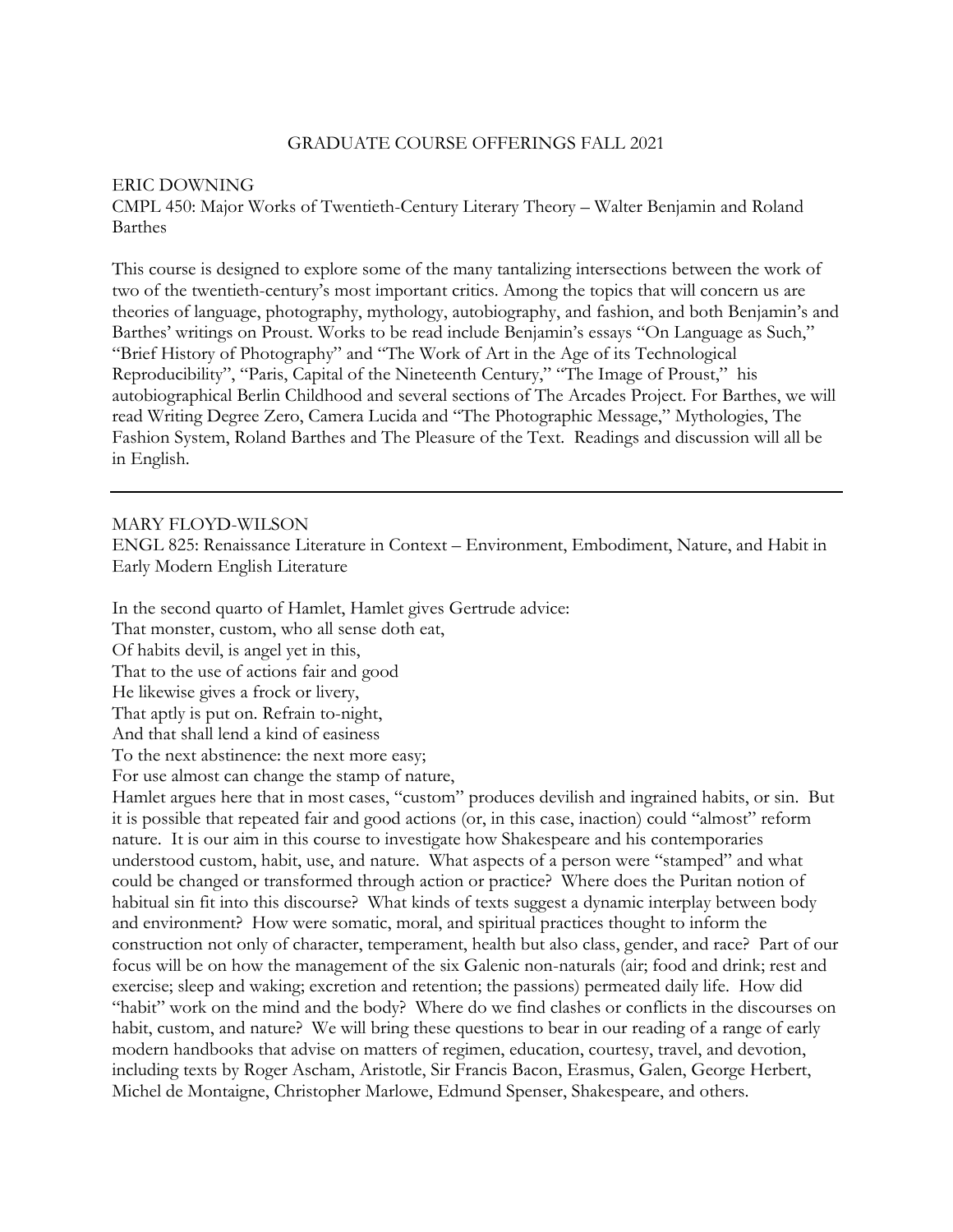### RICK WARNER ENGL 680: Film Theory

This course offers a rigorous survey of film theory from the 1920s to the present. We will begin by reconsidering classical debates about medium specificity, especially as they pertain to the close-up, montage, photogénie, and realism. Our conversations will then range across a number of approaches, including feminism, psychoanalysis, affect theory, critical race theory, queer theory, sound studies, postcolonial theory, phenomenology, and so-called "post-cinema" as it extends from contemporary media theory. Theorists we will likely read include Jean Epstein, Sergei Eisenstein, Andre Bazin, Laura Mulvey, Vivian Sobchack, James Baldwin, Frantz Fanon, Manthia Diawara, Walter Benjamin, Bertolt Brecht, Judith Halberstam, Gilles Deleuze, Nicole Brenez, Pascal Bonitzer, Michel Chion, and several others. We will often focus on theories that emphasize the role of the spectator. Questions of time, affect, atmosphere, and embodied engagement will loom large for us. The films we examine will not be regarded as subordinate to the theories we read. The films will have equal weight in our discussions as we acknowledge that films can perform theoretical and philosophical work in their own right. Some of our screenings will part of a film series co-organized with the Ackland Art Museum on the theme of music in cinema. Films we will likely watch include Arrival (Villeneuve), Le Tempestaire (Epstein), Pariah (Rees), If Beale Street Could Talk (Jenkins), Dunkirk (Nolan), Point Break (Bigelow), Days of Heaven (Malick), Jeanne Dielman, 23, quai du Commerce, 1080 Bruxelles (Akerman), Two Days, One Night (Dardenne brothers), Parasite (Bong), Stalker (Tarkovsky), A Man Escaped (Bresson), My Life to Live (Godard), Caché (Haneke), Neighboring Sounds (Mendonca Filho) Portrait of a Lady on Fire (Sciamma), Transit (Petzold), You Were Never Really Here (Ramsay), and 2001: A Space Odyssey (Kubrick). There are no prerequisites. This course is open to both undergraduate and graduate students. It counts for the Film Studies Concentration, the Global Cinema Minor, and the VP requirement.

## MARÍA DEGUZMÁN English 666: Queer LatinX Literature & Photography TW 11:00AM-12:15 PM

This course explores novels and short stories by LatinX writers that focus in one way or another on photographs & photography and, in doing so, that simultaneously question (or "queer") certain cultural givens about gender, sexuality, race, ethnicity, nationality, class, and other coordinates of identity, identification, and subjectivity. We will give careful consideration to each of the terms in the title of this course (Queer, LatinX, Photography, Literature) as we investigate the connections between this double focus on photography and literature. At the same time, we will examine actual photo-based visual work by a wide variety of LatinX artists. Visual and textual works considered include, but are not limited to, those by Alma López, Laura Aguilar, Félix Gonzalez-Torres, John Rechy, Achy Obejas, Helena María Viramontes, Emma Pérez, Elias Miguel Muñoz, Graciela Limón, and Carla Trujillo. [This course is open to both undergraduates and graduate students and can count as a graduate seminar when the graduate student completes a 20-25-page seminar paper as the final assignment (rather than an 8-10-page final project) in addition to the other course assignments (an 8 page essay #1 and the final exam.]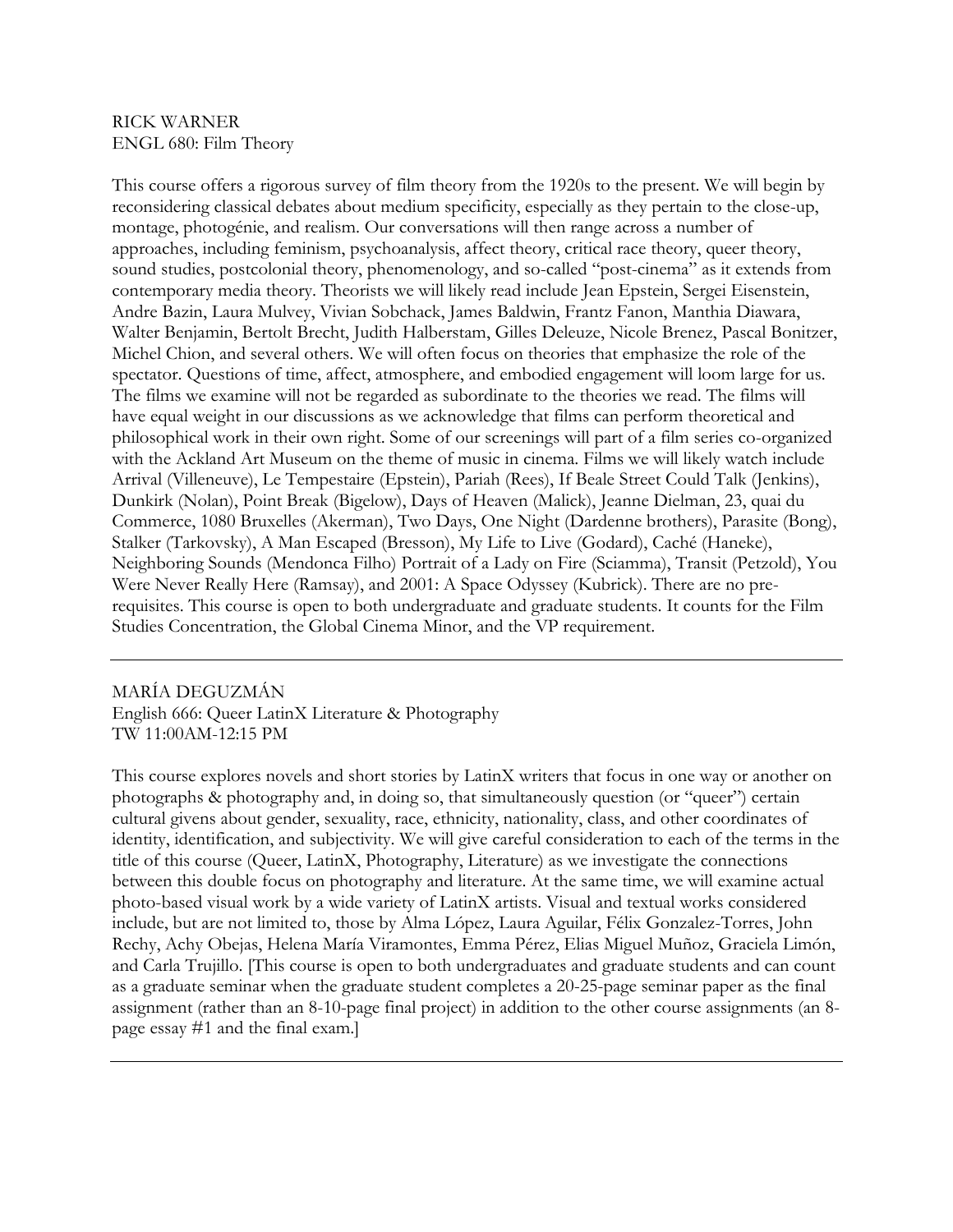## DAN ANDERSON ENGL 706: Rhetorical Theory and Practice

In this class, we will explore approaches to the teaching of contemporary writing in academic and professional contexts. We will also study rhetorical theories, reaching back to classical strategies like modes of persuasion, invention, arrangement, style, memory, and delivery and forward to concerns like genre and the materiality of words, images, and sounds. We will also engage with educational theories and practices, studying aspects of course/assignment design and approaches to teaching. Assignments will range from the creation of instructional materials to hands-on experiments in media composing to the development of teaching/professional portfolios.

## JENNIFER LARSON ENGL 690: Advanced Pedagogy

We will investigate topics such as resilient pedagogy, "small teaching," online learning (including Quality Matters training), accessibility, and inclusive teaching. Using these lenses, we will develop an online teaching portfolio. We will then craft and revise an article suitable for submission to publications focused on the Scholarship of Teaching and Learning (SoTL).

# KYM WEED

ENGL 763: Introduction to Health Humanities

This interdisciplinary graduate seminar will introduce students to topics and methods in health humanities. In recent years, scholars have sought to define the field of health humanities as a broader and more inclusive set of research practices and objects of study than related fields like medical humanities. Therefore, this course will sample critical and creative texts that represent this field-expanding trend. Students will read foundational critical texts in health humanities and related fields including medical humanities, narrative medicine, disability studies, medical anthropology, graphic medicine, and rhetoric of health and medicine along with a series of primary texts. Together, we will define the scope, methods, and values that constitute the field of health humanities.

Assignments will likely include weekly blog posts, 2 short papers, in-class presentation/discussion leading, and a course research project that employs one or more of the methods we discuss.

# HELEN CUSHMAN ENGL 734: Chaucer

How do you read Chaucer like a Marxist? What would Freud say about the little clergeon's love for the Virgin Mary in The Prioress' Tale? What would Sedgwick say about Pandarus' matchmaking in Troilus and Criseyde? Can Barthes' account of the author, scriptor, and reader help us to describe the relationship between Chaucer, the person, and the texts we attribute to him? Can we use Deleuze's theory of assemblage help us to understand the social dynamics at work in The Canterbury Tales? How would Said read the depiction of Ghengis Khan's court in The Squire's Tale? Is The Wife of Bath's Tale a feminist text? We will consider these and other questions as we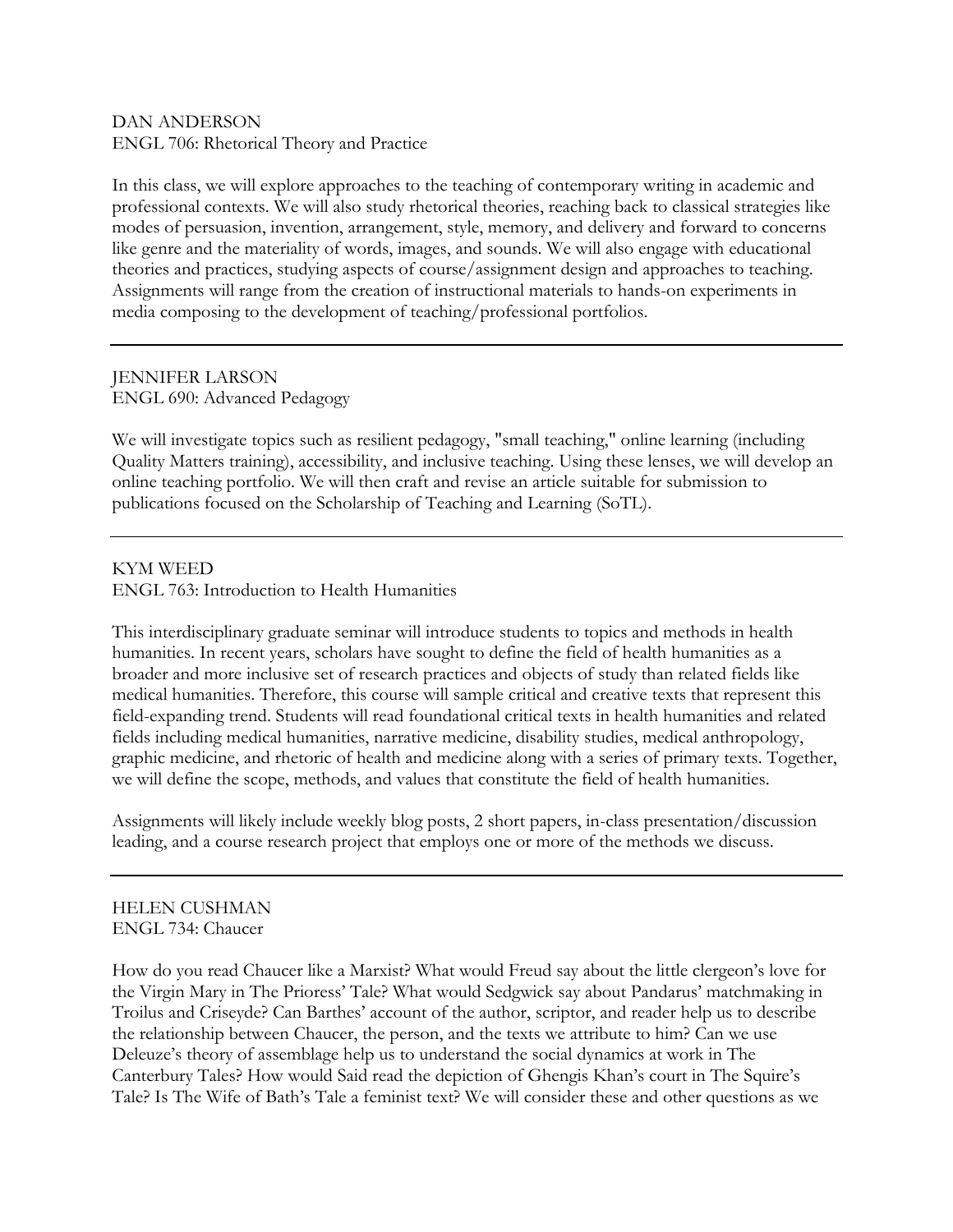learn to read Chaucer using the key concepts and vocabulary of major theoretical approaches to literary study. Primary readings will include some of Chaucer's major works—The Canterbury Tales, Troilus and Criseyde, The Legend of Good Women, the dream visions and shorter poems. Secondary readings will include works by influential thinkers—such as Foucault, Derrida, Jameson, Said, Ngai, Berlant, Lacan, Barthes, Sedgwick, Felksi, Greenblatt, Butler, Benjamin, and others—as well as representative examples of Chaucer criticism that engages with one or more of the theoretical approaches we will consider—Patterson, Dinshaw, Ingham, Chaganti, Cooper, Justice, Burger, Prendergast, Crane, Orlemanski, and others.

GREGG FLAXMAN ENG 881: Biopolitics and Control W 5:00pm-8:00pm

In the spirit of Michel Foucault's "history of the present," this seminar will consider the transformation of biopolitics and the corresponding "society of control" that has emerged over the past several decades. Indeed, Gilles Deleuze introduced the concept of "control societies" precisely in order to extend Foucault's historical and genealogical project to the future. But whereas Deleuze located control in a post-disciplinary (and decidedly European) framework, we'll suggest that the designs of control society take shape in the uniquely rapacious circumstances of American liberalism. Specifically, the class will revolve around the techniques/technologies of the grid, which precipitated not only the conquest of indigenous peoples but also the "endocolonization" of its own (settler) population.

In the first part of the class, then, we'll consider the growing interest in gridding across a number of fields (e.g., computer engineering, geography, urban planning, infrastructure studies, architecture and art history, cartography, demography, surveillance and security studies, etc.). Readings will draw from Bernard Siegert's Cultural Techniques: Grids, Filters, Doors, and Other Articulations of the Real, Edwin Tufte's Envisioning Information, Jean-Pierre Vernant's The Origins of Greek Thought, Jill Desimini & Charles Waldheim's Cartographic Grounds, Rosalind Krauss' "Grids," and selections from Lewis Mumford's work.

In the second part of the seminar, we'll turn to the tradition of liberalism within which the United States developed the grid as an instrument of political economy and biopolitical technology. We'll look at a number of primary sources (including selections from Locke, Jefferson, and the Federalists) before turning to Foucault's account of American liberalism and neoliberalism in The Birth of Biopolitics. In this light, the seminar will consider how the U.S. federal survey, the most expansive land grid ever constructed, came to constitute a revolutionary instrument for managing of "life, labor, and language." Other readings will likely include essays by Sylvia Wynter, a selection from Matt Cohn's The Networked Wilderness, and James Beniger's The Control Revolution. The final portion of the class will trace the terrestrial and infrastructural iterations of gridding from property lines (plats), to roads (and later highways), to communication networks (telegraphs, then telephones), to electrical (power) grids, and finally to the specter of a global information grid. In this context, we'll seek to understand the emergence of control in relation to the urge to get off the grid. In what sense does the material and rhetorical proliferation of grids lend itself to conspiratorial narratives, and how is it possible to resist control without resorting to the "paranoid style of American politics." Readings may include work by Achille Mbembe, Wendy Brown's In the ruins of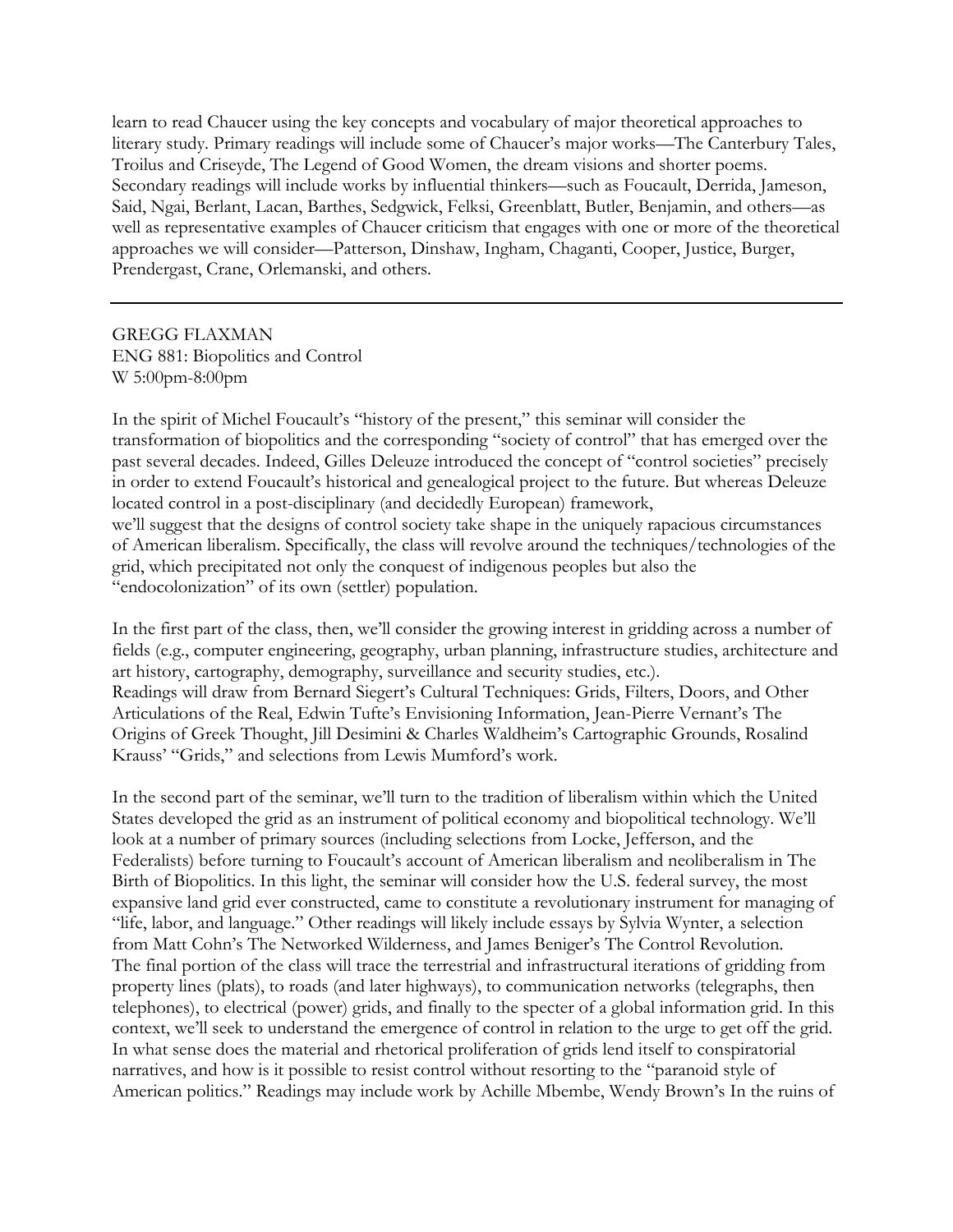Neoliberalism: The Rise of Antidemocratic Politics in the West), essays by Deleuze, and Simone Brown's Dark Matters: On the Surveillance of Blackness.

## TODD TAYLOR

ENGL 805: Digital Storytelling across the Curriculum - Pedagogy, Publication, Agency, and Activism

This PhD seminar is designed for all graduate students in all disciplines who look to develop their students as powerful writers and are, simultaneously, cultivating their own professional, scholarly publications. We will examine how digital transformation continues to redefine most every economy and community by focusing on the rise of digital (multimodal) storytelling. This seminar will do so largely through a "pedagogy of making" in which each participant will draft an academic project aimed at a professional audience in five modalities:

- print as a magazine/journal article
- audio as a podcast
- video as a short film
- interactive as a website or mobile-app prototype
- graphic as a poster, infographic, or visual/photo narrative

The goal for the seminar is for the participants to better enable their students to find agency through digital, multimodal writing--to work to control their own narrative by telling their own stories in their own words--to move their students away from being passive consumers of other people's content to becoming active creators of their own ideas. This seminar will be equally accessible to novice and advanced digital storytellers alike, and it approaches "digital storytelling" broadly from digital scholarship to journalism to autobiography to literature and poetry, although we will focus mostly on non-fiction and academic writing.

### META JONES

ENGL 872: Studies in African American and African Diasporan Literature

What is the relationship between African American and African Diaspora literature, theory, journalism, music and visual art? Do "Black" writers favor certain artistic and literary genres over others in order to delineate the dynamics of diaspora? Why have so many writers turned to memoir, travel narratives, photography, film and auto-ethnography to engage their diasporic experiences? This course aims to ground students in the diverse theoretical vocabulary, literary, artistic, and digital genres through which the concept of "Black," African-American and African Diaspora studies has emerged. While attention will be given to diaspora theory and its production within the Black Atlantic framework, this course is also equally concerned with considering literary production and geographic sites of memory by artists operating beyond that frame, including the Black Pacific. Disparate writers have evinced longing for, or belonging to, African-American and Anglophone African Diaspora communities. Why are some cities, sites, regions and countries within and beyond Africa often sourced as racially, culturally or politically "representative" regions for return in memoirs, art, poetry, biography and scholarship while others are less engaged by scholars and writers? Exploring these questions will serve to fulfill a course primary objective and learning